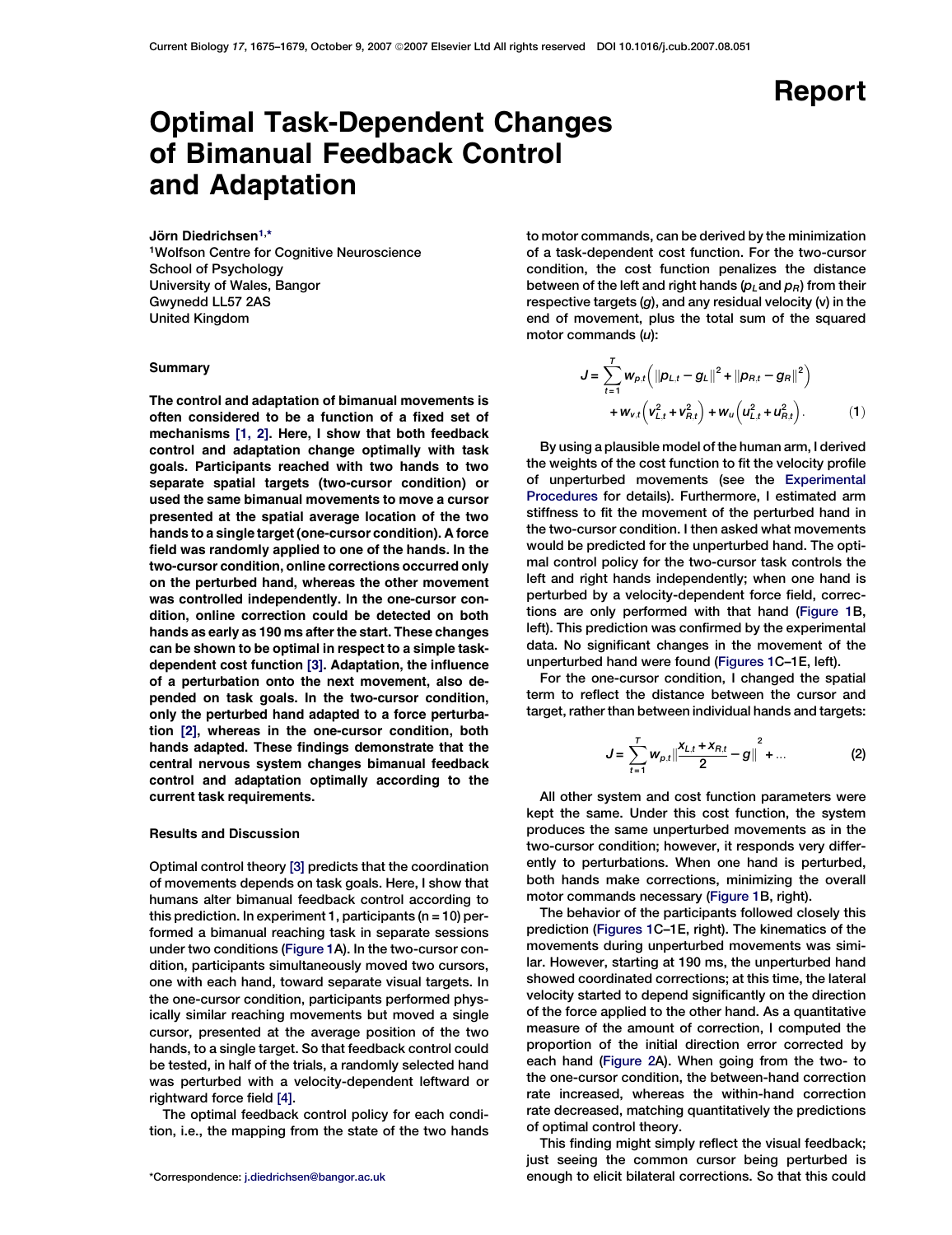<span id="page-1-0"></span>

Figure 1. Experiment 1 Shows Bilateral Movement Corrections in the One-Cursor Condition

(A) In the two-cursor condition, participants reached for two separate targets. In the one-cursor condition, they reached with both hands to move a common cursor to a single target. One of the hands was perturbed with a leftward (red) or rightward (blue) force field or was unperturbed (black).

(B) Predicted movement trajectories based on the optimal control policy.

(C) Movement trajectories observed in experiment 1, averaged across participants and hands.

(D) The y velocity (dashed line) and x velocity (red, blue, and black solid lines) of the perturbed hand.

(E and F) The x velocity of the unperturbed hand with (E) and without (F) visual feedback shows the onset of the correction in the one-cursor condition. The shaded area indicates the across-subject standard error (SE).

be tested, the visual feedback of the cursor was withdrawn in half of the trials, making the one- and twocursor conditions identical except for task instructions. Even without visual feedback, participants showed similar bilateral reactions in the one-cursor condition (Figures 1F and [2](#page-2-0)A). Thus, just by changing whether participants thought they controlled one or two end effectors, feedback control based on proprioceptive information could be manipulated.

When adding signal-dependent noise separately to the movement of each hand, the optimal control policy for the one-cursor condition predicts that the endpoints of the two hands should become negatively correlated. The effect arises because of bilateral corrections of motor noise, and should gradually arise over the course of the movement [\(Figures 3](#page-3-0)A and 3B). Congruent with this prediction, the movement endpoints on unperturbed trials were more negatively correlated in the one-cursor than in the two-cursor condition, both with  $(-0.81 \text{ versus } -0.22, t(9) = 7.283, p < 0.001)$  and without  $(-0.44 \text{ versus } -0.18, t(9) = 3.881, p = 0.004)$  visual feedback. Furthermore, the effect arose after the predicted time course ([Figures 3](#page-3-0)C and 3D). Thus, participants corrected only for task-relevant error [\[3, 5\],](#page-4-0) whereas negative covariation of the hands accumulated.

I then investigated how participants adapted to the force fields. Previous studies have found the independent adaptation of each arm during bimanual movements [\[2\].](#page-4-0) By using a state-space model (see the [Exper](#page-2-0)[imental Procedures](#page-2-0)), I estimated how much the initial direction of each hand in trial  $n + 1$  (at 160 ms) was influenced by a perturbation experienced in trial n, either on the same hand (within-hand adaptation rate) or on the other hand (between-hand adaptation rate).

In the two-cursor condition, the within-hand adaptation rate was 0.12, with limited generalization to the other hand [\(Figure 2B](#page-2-0)). In the one-cursor condition, the between-hand adaptation rate was significantly higher  $[t(9) = 3.37, p = 0.008]$  and the within-hand significantly lower  $[t(9) = 2.43, p = 0.037]$ . Here, a force field applied to one hand changed the initial direction in both hands. Thus, how participants adapted to a unilateral force field changed substantially with the task goals. A possible account for the parallel changes feedback control and adaptation is that the correction of each hand in the last trial dictates how much the movement should adapt in the next [\[6\].](#page-4-0) Consistent with this hypothesis, the between-hand correction and adaptation rate in experiment 1 were significantly correlated [\(Figure 2C](#page-2-0)).

So that the changes in adaptation could be confirmed, participants in experiment  $2(n = 8)$  adapted for 80 trials to a velocity-dependent force field of a constant direction applied to one of the hands. The perturbed hand [\(Figure 4](#page-4-0)A) quickly adapted to the large initial errors. This can also be seen in the change of initial direction in catch trials, in which no force field was applied (dashed line). In the two-cursor condition, adaptation was restricted to the perturbed hand. In the one-cursor condition, however, the unperturbed hand [\(Figure 4B](#page-4-0)) also changed its initial direction, such that it opposed the force field  $[t(7) = 7.89, p < .001]$ , allowing the perturbed hand to adapt less than in the two-cursor condition  $[t(7) = 2.67, p = 0.032]$ .

Previous work has shown that the control of bimanual movements can change with task requirements [\[5, 7\],](#page-4-0) visual feedback [\[8, 9\],](#page-4-0) and attention [\[10\].](#page-4-0) Here, I provide another clean demonstration of this important feature of the human motor system and show that this flexibility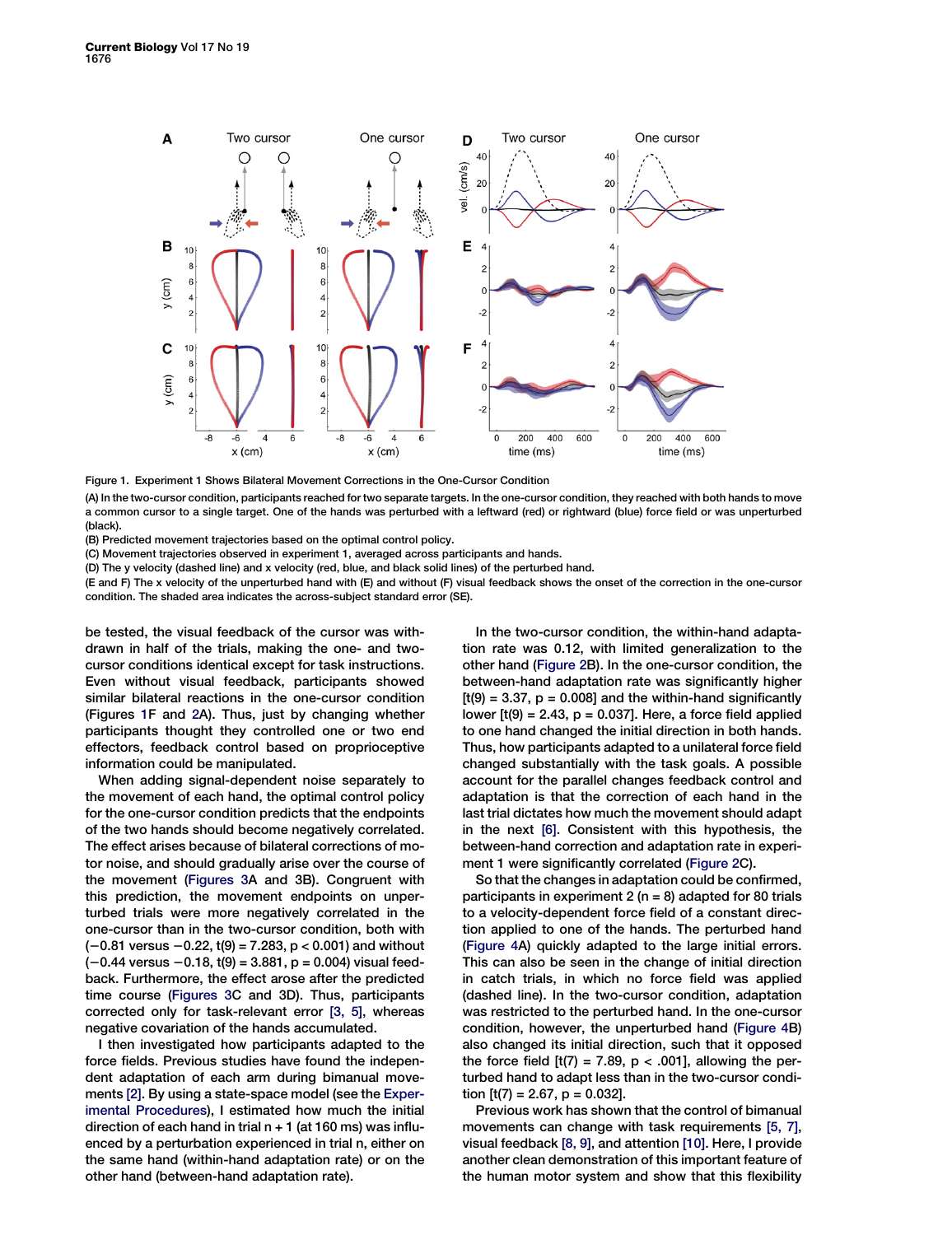<span id="page-2-0"></span>

Figure 2. Task-Dependent Changes in Correction and Adaptation Rates

(A) Correction rate, the proportion of initial direction error corrected by the same (black) and other (gray) hand within the same trial. The predicted optimal correction rates are plotted as dotted lines. (B) Adaptation rate, the influence of an initial direction error onto the initial direction of the same (black) and other (gray) hand. Error bars indicate the between-subject standard error of the mean (SEM). (C) For the one-cursor condition only, the between-hand correction rate correlates significantly with the between-hand adaptation rate. Each data point represents one hand of one participant under either the visual-feedback or no-visual-feedback condition.

can be well described as the optimization of simple taskdependent cost functions. The predictions of optimal control theory are qualitatively robust over a wide range of parameter values and are well matched by the empirical data. The results also show that changes in optimal feedback control influence how the motor system adapts to novel environments.

## Experimental Procedures

#### Experiment 1 Methods

All experimental procedures were approved by the ethics committee of the School of Psychology at the University of Wales, Bangor. Ten right-handed participants (two of them male, average age = 21.3 years) made 10 cm reaching movements while holding on to a robotic device with each hand (Phantom 3.0, SensAble Technologies). Movements were performed in the natural reaching space in an upward-forward direction, involving shoulder and elbow movements, with the elbow pointing downwards. A simulated spring (150 N/m) restricted the movements to a frontoparallel plane,  $20^{\circ}$  from vertical. A horizontal crossbar stabilized the upper body and minimized interaction torques between left and right arm movements. By using two mirrors mounted at  $90^{\circ}$  to each other, participants viewed one monitor with the left eye and one monitor with the right. This stereoscopic display was calibrated to the robotic devices such that stimuli could be displayed at their veridical 3D locations.

Participants moved the two cursors (8 mm diameter) into the starting spheres, displayed 6 cm to the left and right of the body midline at breast height. In the two-cursor condition, two targets (8 mm diameter) were presented 10 cm in a forward-upward direction above the starting spheres. In the one-cursor condition, a single target was presented at body midline, and a single cursor was presented at the spatial average position of the two hands. Participants were instructed to reach the target(s) by moving both hands rapidly upwards. A movement started when the hand reached a speed of 3 cm/s and ended when the speed fell below 1.5 cm/s for 30 ms. Movement times of less than 700 ms with a spatial accuracy of better than 5 mm were rewarded.

Participants performed one session in the one-cursor condition and one session in the two-cursor condition. Sessions were separated by at least one day, and their order was counterbalanced between participants. Each session consisted of nine blocks of 64 trials. The first block was a training block with only unperturbed trials, and eight blocks with random perturbations followed: In half of the trials, a leftward or rightward force field was presented to one of the hands with equal probability. The sideways force was proportional (3.5 Ns/m) to the upward velocity along the movement plane. For the last six blocks of each session, the visual feedback of the cursor was withdrawn between the start and end of the movement on half the trials. The trials were randomly chosen, such that participants did not know until after the movement started whether they would have visual feedback or not.

## Experiment 2 Methods

Eight different right-handed participants (one1 of them male, average age = 21) were run in experiment 2. The apparatus, movements, and stimuli were identical to those used in experiment 1. The experiment consisted two practice blocks of 60 trials, the first in the twocursor condition, and the second in the one-cursor condition. The participants then performed eight adaptation runs, each consisting of 20 unperturbed movements, 80 movements with a velocitydependent force field applied to one of the hands, and 20 unperturbed movements. The force field was identical to the one used in experiment 1, but had a constant direction for the whole adaptation run. Twelve out of the 80 movements were randomly chosen to be catch trials in which no force was present. Each participant performed one adaptation run for each combination of force-field direction (leftward versus rightward), perturbed hand (left versus right), and condition (one cursor versus two cursor). The sequence of runs was randomly determined for each participant and distributed across two 1 hr sessions, separated by at least 1 day.

#### Data Analysis

The initial direction error  $(y)$  error of each movement was defined as the angular deviation from a straight-ahead movement at 160 ms after the movement start. The online correction (c) was the difference between the direction of the overall movement and the initial movement direction. The correction rates, the proportion of error corrected by each hand, were calculated with a linear regression model of the online correction of the left and right hands as a function of the initial direction error of each hand in that trial:

$$
\begin{bmatrix} C_L \\ C_R \end{bmatrix}_n = \begin{bmatrix} C_L & C_{LR} \\ C_{RL} & C_R \end{bmatrix} \begin{bmatrix} y_L \\ y_R \end{bmatrix}_n.
$$
 (3)

 $C_L$  and  $C_R$  are the within-hand correction rates, and  $C_{LR}$  and  $C_{RL}$  are the between-hand correction rates

In experiment 1, random force-field perturbations were applied. To model trial-by-trial adaptation, I used a state-space approach [\[11\],](#page-4-0) in which the initial direction of the left and the right hand (y)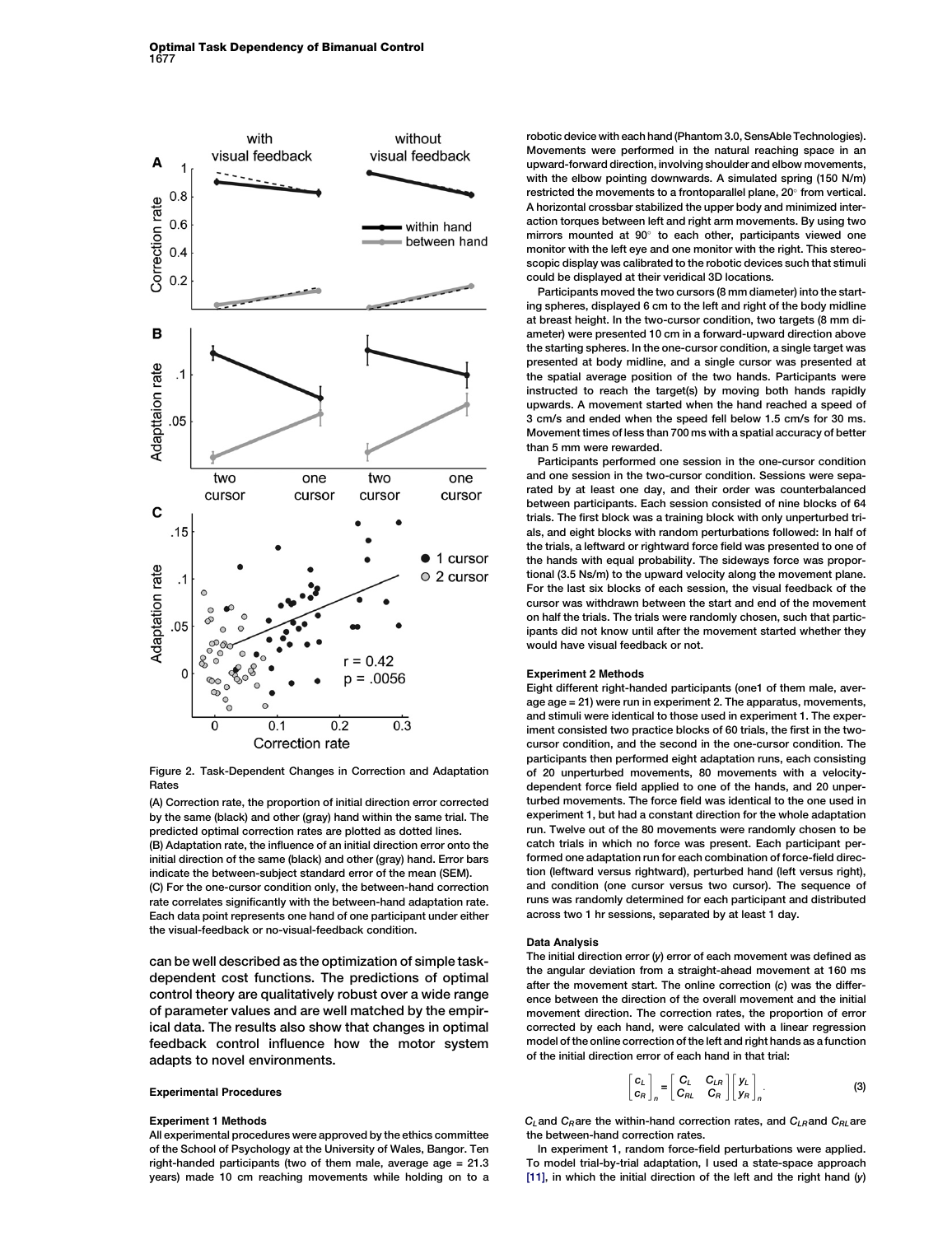<span id="page-3-0"></span>

Figure 3. Endpoint Correlation in Unperturbed Movements

(A) Predicted endpoint correlation in the x direction in the two- (blue) and one- (red) cursor condition, with the same simulation parameters as in [Figure 1](#page-1-0).

(B) Predicted time course of the correlation between movement directions.

(C) Endpoint correlation of one representative participant in experiment 1.

(D) Time course of correlation, averaged across all participants of experiment 1, with the shaded area indicating the SEM.

was expressed as a function of the force applied to the hand (a) and the internal state of the system (z),

$$
\begin{bmatrix} y_L \\ y_R \end{bmatrix}_n = \begin{bmatrix} D_L & 0 \\ 0 & D_R \end{bmatrix} \begin{bmatrix} a_L \\ a_R \end{bmatrix}_n - \begin{bmatrix} z_L \\ z_R \end{bmatrix}_n, \tag{4}
$$

in which  $D_L$  and  $D_R$  relate to the stiffness of the left and right arm. Learning was modeled as a change in internal state from trial n to trial  $n + 1$  as a function of the initial direction error in trial n.

$$
\begin{bmatrix} z_L \\ z_R \end{bmatrix}_{n+1} = \begin{bmatrix} z_L \\ z_R \end{bmatrix}_n + \begin{bmatrix} B_L & B_{LR} \\ B_{RL} & B_R \end{bmatrix} \begin{bmatrix} y_L \\ y_R \end{bmatrix}_n,
$$
 (5)

in which  $B_l$  and  $B_R$  are the within-hand adaptation rates, and  $B_{LR}$  and  $B<sub>RL</sub>$  are the between-hand adaptation rates. For each participant and condition, the maximum-likelihood estimates of the parameters were found by the minimization of the sum of squares between observed and predicted initial direction errors. I estimated separate B parameters depending on whether trial n had visual feedback.

# Optimal Control Simulations

So that the predictions of optimal feedback control could be calculated, a biologically inspired model of a two-degree-of-freedom arm [\[4\]](#page-4-0) was used. Most parameters were kept identical to previous work [\[12\].](#page-4-0) For simplicity, I used a local linear approximation of the system in Euclidian coordinates. However, very similar results can be obtained with a nonlinear, joint-based model, by using iterative techniques to derive the optimal control policy [\[13\].](#page-4-0) In our model, each hand is conceptualized by a state vector that contains the x and y component in Euclidian coordinates of position (p), velocity (v), force (f), muscle activation (h), and target position (g). The kinematics are modeled with

$$
p_{t+1} = p_t + \Delta t v_t
$$
  
\n
$$
v_{t+1} = v_t + \Delta t \frac{f_t}{l} ,
$$
\n(6)

in which  $\Delta t$  is the size of the discrete time step in ms,  $t$  is the number of time steps, and I is the inertia of the arm at the endpoint (0.5kg). A stiffness term was added in the x direction for the perturbed hand and fitted to the response of the perturbed hand to the force-field perturbation in the two-cursor condition, resulting in an estimate of 129.9 N/m. I simulated the delay in the muscles by using twocoupled first-order low-pass filters with time constants  $\tau_1 = \tau_2$  = 40 ms. Therefore, force (f) was a low-pass-filtered version of the motor command u:

$$
f_{t+1} = f_t + \Delta t / \tau_2 (h_t - f_t) \n h_{t+1} = h_t + \Delta t / \tau_1 (u_t - h_t)
$$
\n(7)

To simulate sensory delay, I expanded the state space with a series of four-coupled first-order filters for the sensed position, velocity, and force:

$$
x_{t+1}^{(j)} = x_t^{(j)} + \Delta t / \tau_s \left( x_t^{(j-1)} - x_t^{(j)} \right), \text{ with } j = 1, ..., 4.
$$
 (8)

The current state of the system is  $x^{(1)}$ , and the state that can be sensed is  $x^{(4)}$ , in which x is used as a placeholder for p, v, or f. The time constant for each filter was  $\tau_s$  = 15 ms. In summary, the state vector for each hand is

$$
\mathbf{x}_{t} = \begin{bmatrix} p_{t}^{(1)} & v_{t}^{(1)} & f_{t}^{(1)} & h_{t} & g & p_{t}^{(2)} & v_{t}^{(2)} & f_{t}^{(2)} & \dots & p_{t}^{(4)} & v_{t}^{(4)} & f_{t}^{(4)} \end{bmatrix}^{T},
$$
  
and the sensed state is (9)

$$
\mathbf{y}_t = \begin{bmatrix} \boldsymbol{\rho}_t^{(4)} & \boldsymbol{v}_t^{(4)} & \boldsymbol{f}_t^{(4)} \end{bmatrix} . \tag{10}
$$

By defining the appropriate matrices, whole time-discrete system can be written as

$$
\begin{bmatrix} \mathbf{x}_{L} \\ \mathbf{x}_{R} \end{bmatrix}_{t+1} = \mathbf{A} \begin{bmatrix} \mathbf{x}_{L} \\ \mathbf{x}_{R} \end{bmatrix}_{t} + \mathbf{B} \begin{bmatrix} \mathbf{u}_{L} \\ \mathbf{u}_{R} \end{bmatrix}_{t}
$$
\n
$$
\begin{bmatrix} \mathbf{y}_{L} \\ \mathbf{y}_{R} \end{bmatrix}_{t+1} = \mathbf{H} \begin{bmatrix} \mathbf{x}_{L} \\ \mathbf{x}_{R} \end{bmatrix}_{t} \tag{11}
$$

It is important to note that A, B, and H are block diagonal; i.e., in the system dynamics, the left hand has no influence on the right and vice versa.